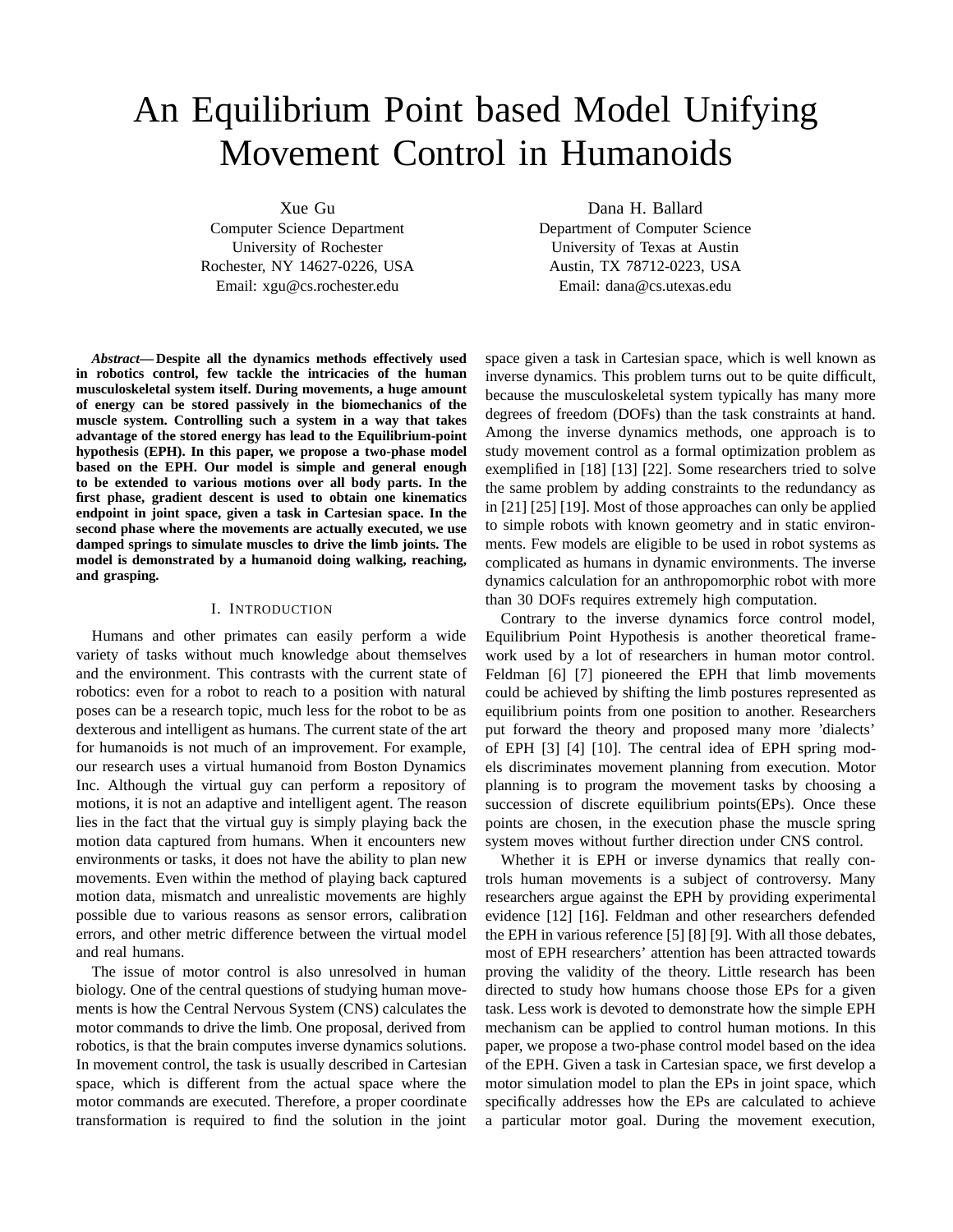damped springs are used to simulate muscles to actually drive the movements. We demonstrate that the model is a general model that can unify the control of various motions, such as reaching, walking and hand movements.

The next section describes the details of the model in the context of a simple reaching task. Section III demonstrate the humanoid doing a diverse of complex motions. Finally we conclude the paper and discuss avenues for future work.

# II. MODEL DESCRIPTION

Our model suggests that human movements can be planned in segments, and each segment has an equilibrium endpoint in joint configuration. Before the movements are initiated, the endpoint is calculated using the motor planning model elaborated below, and then used to set muscle lengths, modeled as damped springs' natural lengths, for movement execution. During movement planning, the lest amount of necessary EPs is calculated for a motor task. For example, in simple voluntary arm movements, only final EP is probably required. But in more complicated movements as obstacle avoidance, more than one EPs are necessary. Movements are generated by gradually shifting from one segment EP to the next.

## *A. Motor planning*

Given a task in Cartesian space, the first step of our model is to get a kinematics solution in joint space. To do so, a recent suggestion has been to steer to the end point using gradient descent of an objective function that expresses variation of the distance between the current handtip position to the destination [23]. Although we were able to replicate their results, in our experience this method is delicate and very sensitive to its various parameter settings. Besides, their pure gradient descent method can have unrealistic trajectories as shown in Fig. 2. However, it serves as the starting point for our method which uses the gradient method, not to actually control the movement execution, but instead in simulation to generate end configurations in joint space that are then used by subsequent processing stages.



Fig. 1. Reaching task in a 2D space with a 3 DOF system.

Consider a three joint limb moving in a vertical plane as shown in Fig. 1. Let  $X$ , the task space, be the set of points that can be reached by the arm in the plane. Let  $\Theta$ , the configuration space or joint space, be a subset of  $R<sup>3</sup>$ , and it specifies all the possible postures. There exists a vector function f, which maps  $\Theta$  onto X, i.e., every hand location  $x \in X$  can be written as  $f(\theta)$  for at least one  $\theta \in \Theta$ , and every  $\theta$  maps to a certain  $x \in X$ . The objective function is defined as the distance from current end effector position  $f(\theta)$ to the destination  $x^D$  as in Equ. (1).

$$
r(\theta, x^D) = \sqrt{\sum_{i=1}^{2} (x_i^D - f_i(\theta))^2}
$$
 (1)

Bringing the hand to the destination consists of repeatedly computing gradient of the objective function and changing the posture a small amount for each step until the hand reaches the destination. The gradient function in Equ. (2) is a vector, and each component specifies how much to change each joint value to bring the hand closer to the target.  $\beta$  is a scaling factor to adjust the amount of changes of each time step.  $J(f(\theta))$  is the Jacobian matrix.

$$
d\theta = -\beta \frac{(x - f(\theta)) \times J(f(\theta))}{\sqrt{\sum_{i=1}^{2} (x_i^D - f_i(\theta))^2}}
$$
(2)

We regenerate the results of [23] in the left subfigure of Fig. 2. The connected lines are the postures obtained by doing gradient descent to the objective function for each step, and the green curve gives the trajectory generated. There are at least two factors that make their method nonbiological. First, the trajectory goes through a big curve and follows a line going back to the destination, which is not what we observe in human reaching movements. Second, the end posture shown in bold blue lines does not fit with the human posture in the same task.



Fig. 2. End posture planning. A) left: gradients of the distance function for each time step. B) right: energy optimization steps to get the realistic end point.

To solve the final posture problem, we take the idea of energy minimization. The same idea has been studied by [1] [17], but different from the use of energy in our method. We minimize the potential energy during the planning phase, instead of the kinetic energy which will not be available until the movements begin. We assume that the potential energy is at least proportional to the energy required for the movements, even if it does not represent the exact energy consumption during the execution. We define another cost function given in Equ. (3) using Lagrange multiplier method for the constraint optimization problem. The goal is to minimize the first part,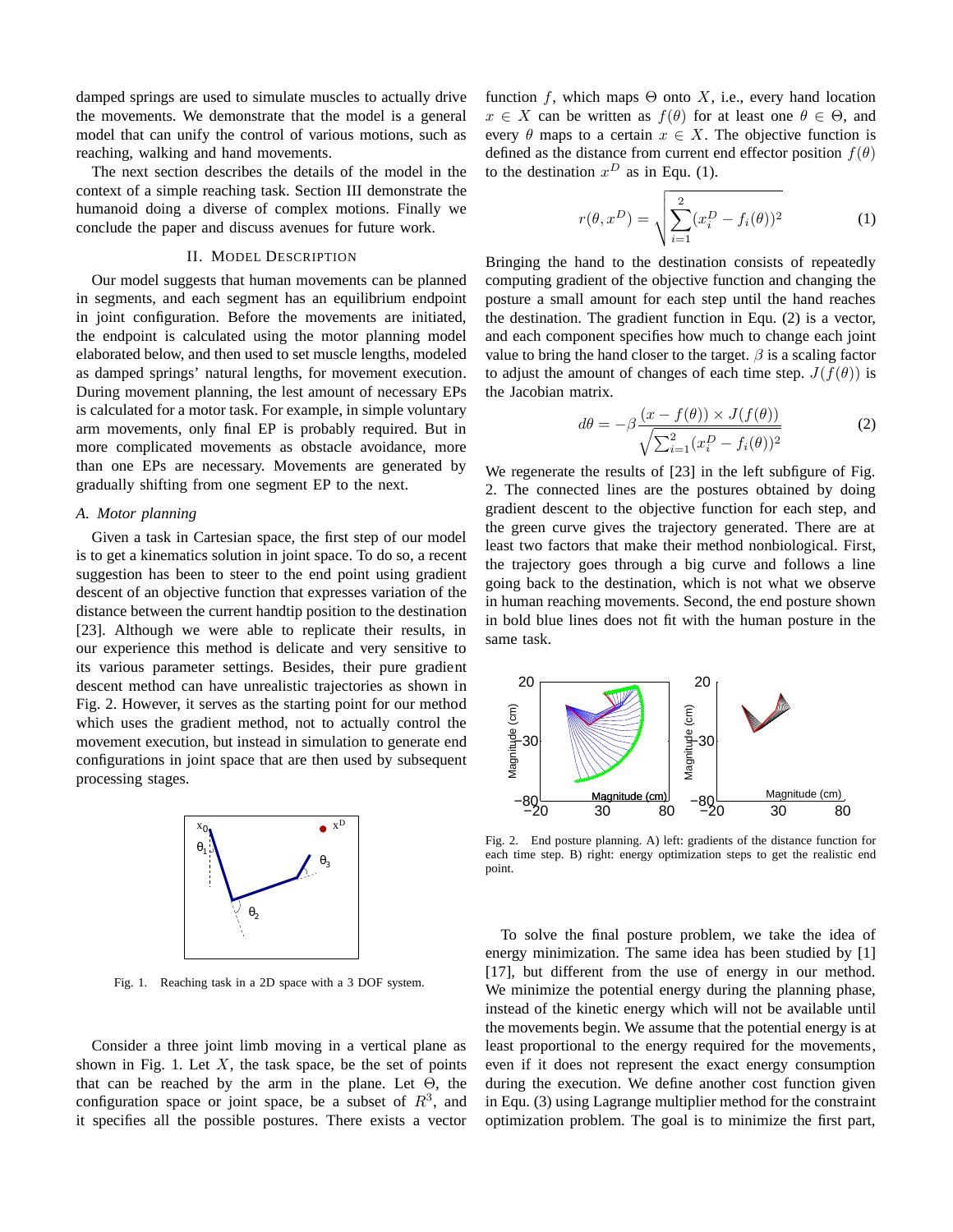which is the potential energy, while keeping the second part, which constraints the end effector to the destination, to be zero. The right figure of Fig. 2 illustrates how the joint configurations gradually changing from the unrealistic one to the final biological end posture shown in red bold lines.

$$
E(\theta) = Mgh(\theta) + \lambda (f(\theta) - x^D)
$$
 (3)

where, M is the total mass of the limb.  $h(\theta)$  is the height of the limb's center of gravity (COG), and it is a function of the current limb configuration  $\theta$ . g is the gravity parameter. The term of  $Mgh(\theta)$  is the potential energy of the limb system.  $f(\theta)$  is the current end effector position, and  $x^D$  is the destination.  $\lambda$  is the parameter for the constraint function in Lagrange multiplier method [2].

## *B. Spring model*

Human movements are driven by the flexion and extension of muscles. Among the models to describe muscle properties, one widely-used model is proposed by Hill [14] [15]. A muscle produces two kinds of forces, elastic and viscous. The sum of those two forces composes the muscle's total force. The passive element of a muscle has an elastic property and can be simply modeled as a spring. The elastic force varies directly with the distance that is enlonged from its resting length. The formula is given in Equ. (4):

$$
F_e = K \times (l - l_r) \tag{4}
$$

where,  $F_e$  is the elastic force,  $l_r$  and l are the spring's resting length and actual length, respectively.  $K$  is called the spring constant or stiffness.

The molecular structure of a muscle causes it to display a property of viscosity, that is, the resistance to move. This resistive force is like a shock absorber [20]. If you push the piston sitting over a fluid in an encapsulated bucket, the shock absorber will resist by a tension of  $F_v$  that depends on the viscosity  $B$  of the fluid. The faster you push the piston, the stronger resistant force the fluid generates. The relation between the speed of pushing and the force can be written in Equ. (5)

$$
F_v = B \times \dot{l} \tag{5}
$$

where,  $\dot{l}$  is the velocity of the spring length. Combining the two properties, the force produced by an active muscle is a function of both the muscle length and its rate of changing as represented in Equ. (6).

$$
F = K \times (l - l_r) + B \times \dot{l} \tag{6}
$$

where  $K$  and  $B$  are the spring stiffness and viscosity parameters respectively.

### *C. Movement execution*

The dynamics system of the limb system in Fig. 1 can be usually expressed in Equ. (7).

$$
\tau = I(\theta)\ddot{\theta} + C(\theta, \dot{\theta})\dot{\theta} + G(\theta) \tag{7}
$$

where  $\tau$  is a  $3 \times 1$  vector of torques applied to shoulder, elbow and wrist,  $I(\theta)$  is a 3×3 matrix representing the kinetic energy,  $C(\theta, \dot{\theta})$  is a 3 × 3 matrix of centrifugal and Coriolis effects,  $G(\theta)$  is a 3 × 1 vector of gravitation.  $\theta$ ,  $\dot{\theta}$ , and  $\ddot{\theta}$  are vectors of joint values, velocities and accelerations.

In inverse dynamics methods, for each time step, certain torques are computed to drive the limb to move along a planned trajectory represented as a series of joint values, velocities and accelerations. This involves a considerable amount of computation even in a simple 3 DOF system. In our model, the joint space solution obtained during the planning phase allows the ready determination of the spring natural lengths. As far as the spring length is not equal to the natural length, forces are generated to attract the joint configurations to the end point. Comparing to the inverse dynamics methods, springs take charge of the movement control once the natural lengths are set and generate proper torques to drive the limb to the destination.

We design the spring-muscle setting based on the human musculoskeletal system. Human muscles usually attach to the two segments of a joint to control the flexion or extension of the joint, and several muscles are used to control one degree of freedom in human. Instead of using all the biological muscles, we use an abstraction of the actual muscle system. One simplified spring setting is attached to the middle of the segments, and each spring controls both the flexion and extension for one degree of freedom. Fig. 3 shows the springmuscle setting for a three joint limb moving in a 2D space. Each spring functions as in Equ.  $(6)$ , where two parameters K and  $B$  can be used to adjust the movement performance. Other placements of the springs will also be feasible as far as all the degrees of freedom is controlled by at least one spring, and won't affect the movement performance. Spring placements can also follow the human anatomical muscle settings, and it will involve more computations in determining the spring natural lengths for the planned EPs. With other spring-muscle placements, the springs will have different natural lengths corresponding to the same EP and the parameters of  $K$  and B change as well to generate the same movements.

Our simplified spring-muscle model captures the main scope of movements generated by the human's biological muscle system. It can be viewed as the first step to functionally study the human movement control scheme. Once we solve how the simplified spring-muscle model is used to control various movements, how the biological muscles are combined to achieve the same movements as if only the abstract springmuscle system is in control can be studied as a subproblem. In human system, the motor commands the brain directs to the motor system can be more complicated than the abstract spring-muscle settings of our model. Even if this is the case, we cannot deny that the brain might plan the movements in a higher and more abstract level. Then, the brain or spinal cord maps the functional patterns (abstract muscles) to the activation patterns of actual muscles.

The reaching movement is activated by setting the spring natural lengths corresponding to the EP. To avoid sudden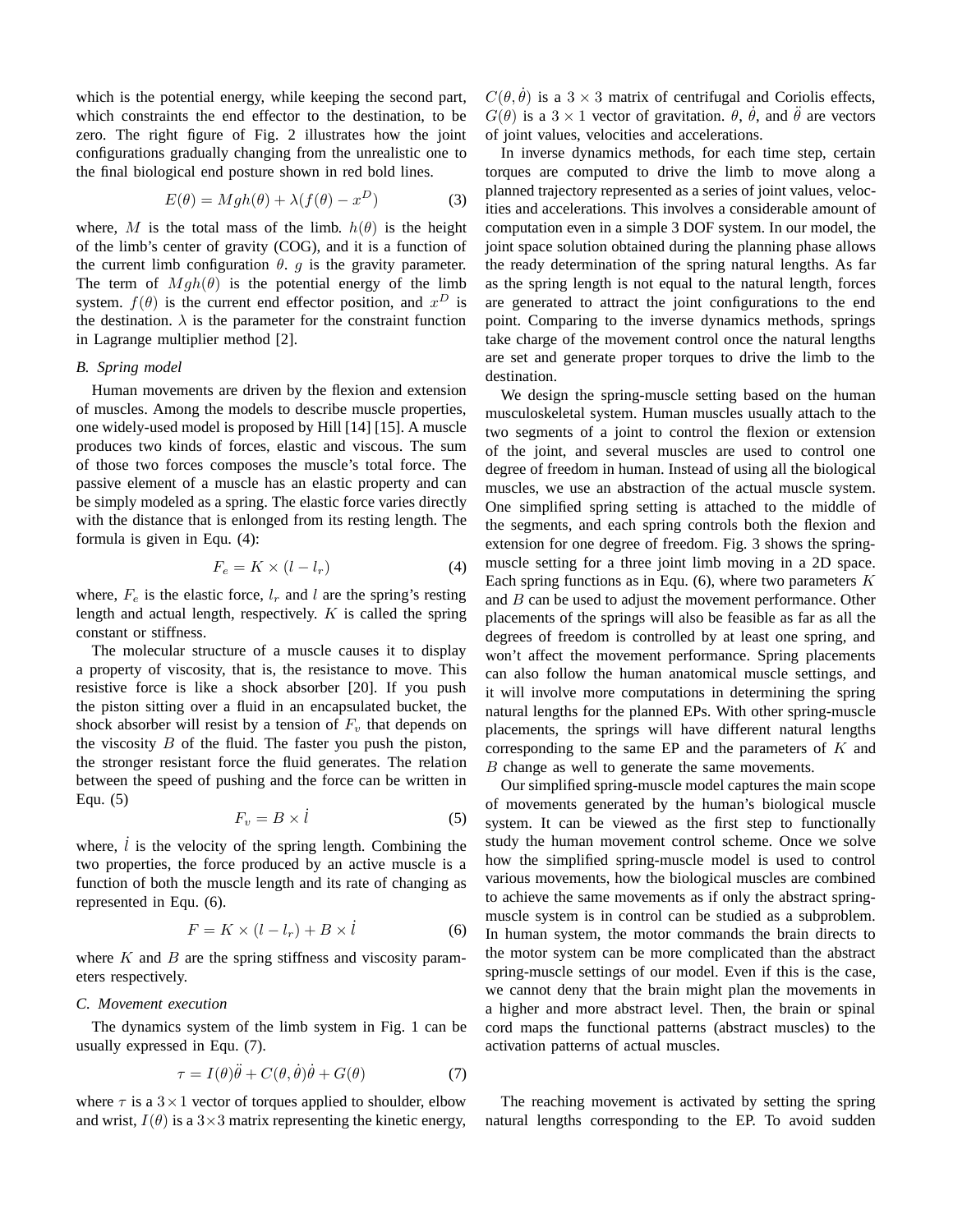

Fig. 3. Three damped springs controlling a 3 DOF system

movements when changing the spring natural lengths from the initial values  $l_{init}$  to the end value  $l_{EP}$ , we take several steps to gradually do the adjustments as in Equ. (8).

$$
l(t) = l_{init} + \epsilon \times t \quad t = 1, 2, \cdots, T
$$

$$
\epsilon = \frac{(l_{EP} - l_{init})}{T}
$$
 (8)

where,  $l_{init}$  and  $l_{EP}$  are the spring initial and end point natural lengths.  $l(t)$  is the spring natural lengths setting at time step t.  $\epsilon$  is the amount of changes applied to the spring natural lengths for each time step.  $T$  is the number of steps to gradually change the spring natural lengths setting from initial one to the EP. Usually,  $T$  is set to be shorter than the movement time.

## III. HUMANOID SIMULATION

We build a 33 DOF humanoid as in Fig. 4. Each leg has three joints: hip, knee and ankle, and each joint has one DOF. Each arm has six DOFs, three DOFs for the shoulder, one for the elbow and the other two for the wrist. Torso has one DOF for leaning forward or backward. Currently, the head is not involved in the movement control. The humanoid has one hand with 14 DOFs.



Fig. 4. Humanoid skeleton structure.

configuration and spring setting is given in Fig. 3. Fig. 5 shows four snapshots of the arm moving from the initial position to the destination. In the simulation, we use constant spring stiffness  $K$  and viscosity  $B$  during the process of reaching. Different sets of parameters will generate different reaching movements. Currently we manually adjust the  $K$  and  $B$  to simulate the realistic reaching. To further study how close our simulation is to human reaching, we captured some human movement data in the same task and compare them to the simulation results. Fig. 7 presents the reaching trajectory and speed profiles comparison. Solid lines are the captured human data, and the dashed lines are the model prediction. We get fairly good fitting of the two, and the model generates the tuning curves in speed profiles typically observed in human reaching movements.

Reaching with avoidance is always an important topic of research. In our model, reaching with obstacle avoidance for simple cases can be easily implemented by adding one more EP during planning. In the planar movements as in Fig. 6, the 3D via point is chosen beyond certain distance from the obstacle. Motor planning algorithm is used to calculate the EP in joint space with respect to the via point. We use a simple planar obstacle avoidance example to illustrate the flexibility of our model. For complex movements in 3D space, this algorithm does not guarantee to avoid the obstacle, because the other part of the arm might collide with the obstacle. Further study to apply the model to more complicate obstacle avoidance instances is on our future work list. Then movements are achieved by setting the two EPs consecutively. That is, for each time step, we monitor the difference between the current posture to the desired EP. When the current limb posture gets close enough to the first EP, the spring natural lengths corresponding to the next EP are set. The limb continues the movements from the first EP till the actual posture arrives at the second EP. This control mechanism works for movements involving multiple EPs.



# *A. Reaching*

This part shows the simulation results of the illustration example of 3 DOF limb reaching in a 2D space. The limb

Fig. 7. Model simulation and human movement comparison. (a) end effector trajectory. (b) speed profiles.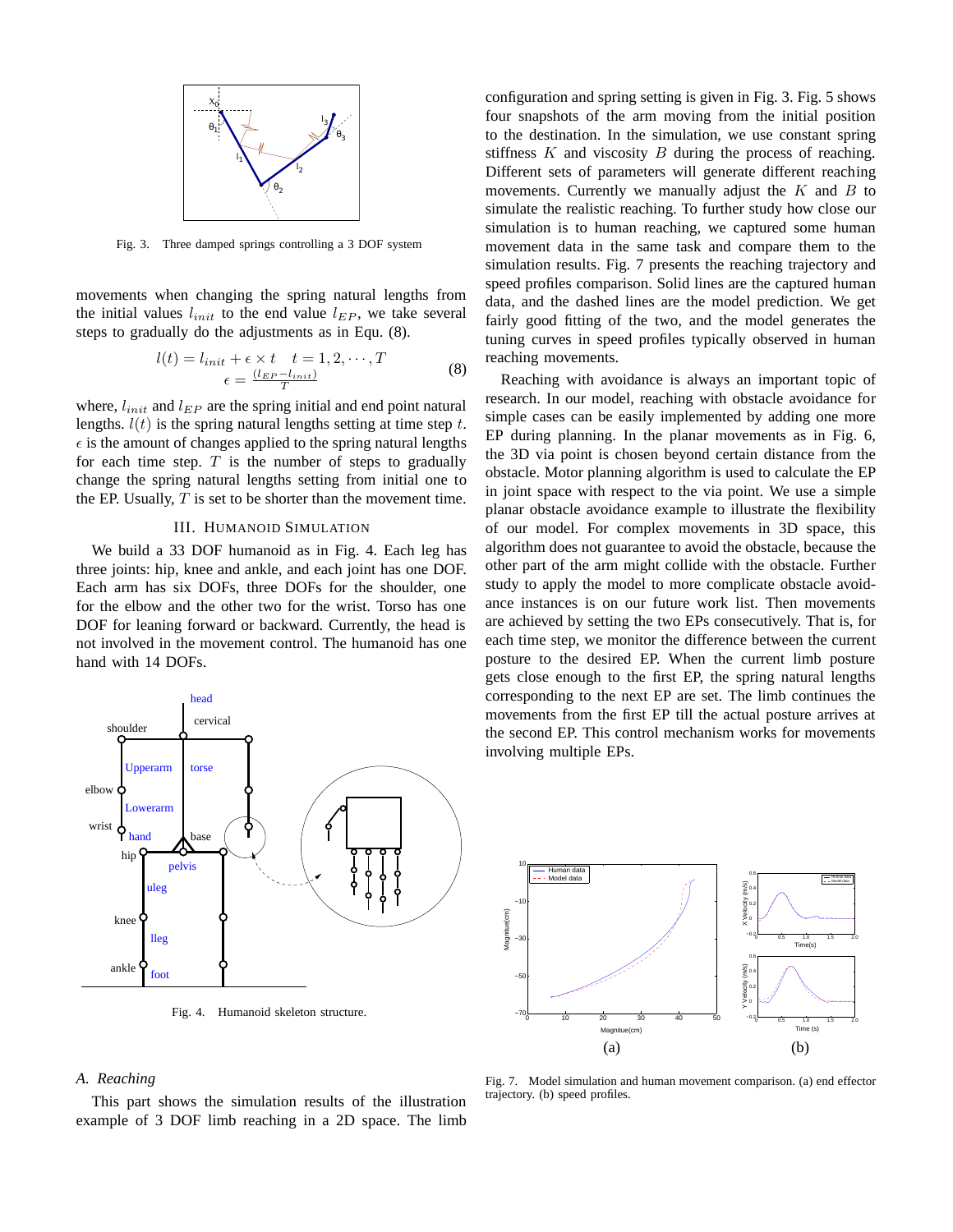

Fig. 5. Reaching movement executed.



Fig. 6. Reaching movement while avoiding the desk.

### *B. Walking*

Walking is an extensively studied research topic, and various algorithms and models are available. However, most of those models are specific to control only walking. This part explains a preliminary way to extend the general EP model to control walking.

In our model, walking can be grouped into two categories. The first one is regular walking on an even floor without turning or obstacles. This kind of walking scheme is quite consistent and does not require motor planning to calculate the specific position to put the foot on. Humans control the movements within the body coordinates. The second category involves walking with respect to goals or objects extrinsic to human body, such as obstacle avoidance, turning, stepping, walking on uneven floor etc. This kind of walking requires the motor planning phase to calculate the leg joint configurations corresponding to the Cartesian space goals. Actually the first category of walking can be viewed as a specific case of the second one, as the regular walking always involves the planning for the same EPs so that humans remember those EPs and can directly apply them. The general way to choose those EPs for the second category of walking is the motor planning algorithm introduced in section II-A, given the humanoids knows where the next step should be. Taking the obstacle avoidance in walking as an example, there exist several ways to calculate the leg configurations according to different situations of the obstacle. If the obstacle is a small box, one way is to plan the front foot onto the obstacle to step over it. The other way is to define a via point above the obstacle and plan the leg to move over the obstacle to a position in front of it. If the obstacle is huge, the robot has to walk around it. The planning of this situation involves specifying the foot steps along certain path bypassing the obstacle.

So far, we have implemented the first category of walking. One cycle of walking can be represented by four EPs as in Fig. 8. Those four EPs are extracted after analyzing the human walking data from Boston Dynamics Inc. Other EPs slightly different than what we choose are also possible, since people also have different walking styles. We choose the same simplified spring-muscle setting as in the reaching simulation. Each leg has three damped springs to control the contraction and extension of the hip, knee and ankle. Natural and realistic walking is generated by setting the spring natural lengths from one EP to the next.



Fig. 8. Four EPs for one cycle of walking

During walking simulation, one technical difficulty is to keep the humanoid's balance along the walking direction. When the springs pull the robot's legs forward, the torso is always legged behind, since the body has no outsider force to provide the forward speed. The robot always ends up falling backwards. We solve this problem by instantly pushing the back foot on the ground. The counterforce from the ground will provide the body a forward speed. In the implementation, the pushing force is produced by setting the back ankle's spring natural length to a larger value for a short period, when the front foot gets contact with the ground. This way, the body's COG shifts from the back foot to the front. Another interesting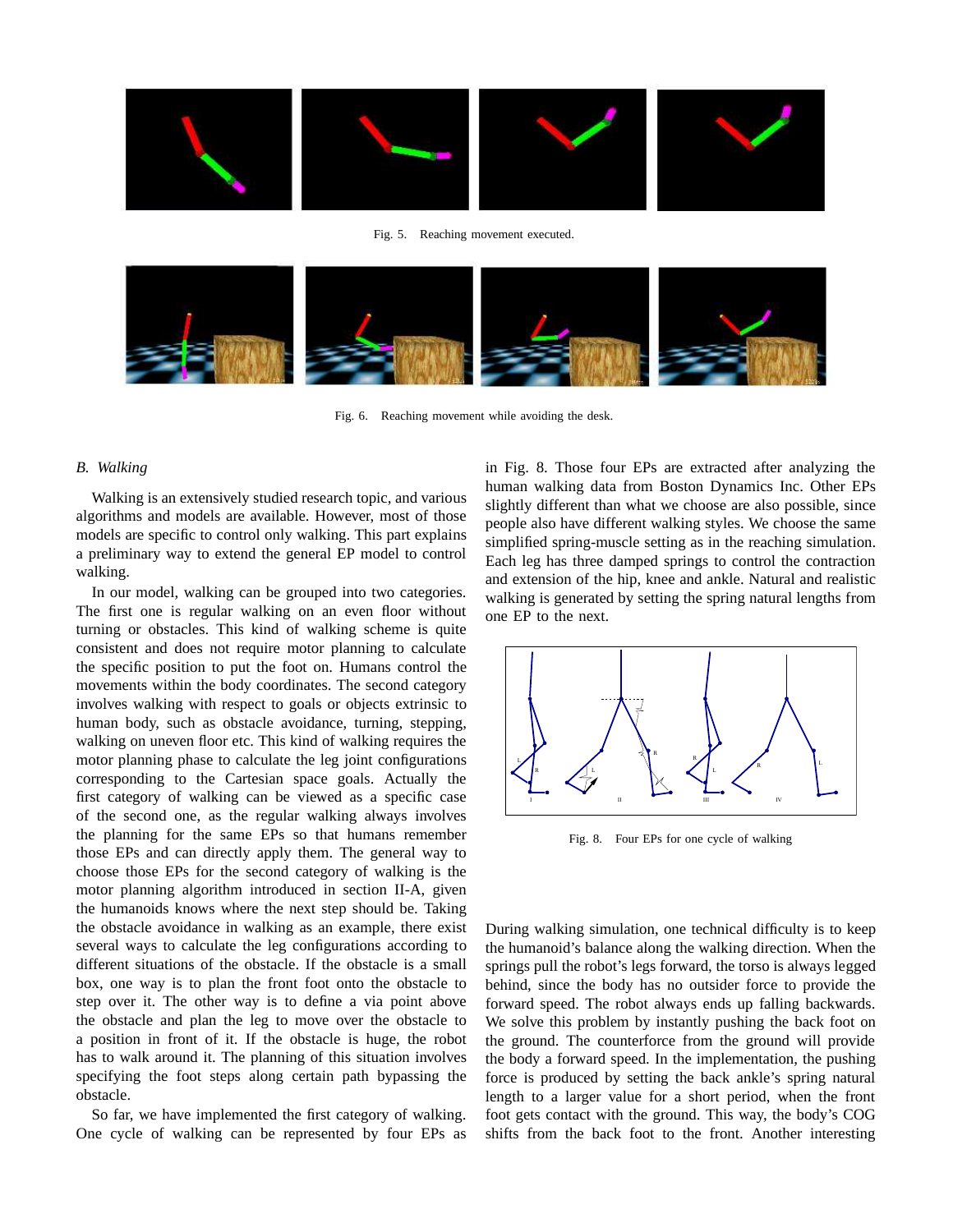

Fig. 9. Humanoid walking with coordinated whole body movements. The upper and lower figures show walking from different views.

phenomenon we discover is that when a larger force is set on the back foot so that two legs are pushed above the ground, the walking simulation can be turned into a running model. Even if we did not further study the details of turning the walking into running, it is obvious that this model is ready to control running motions. Fig. 9 shows the snapshots of the humanoid walking.

Till this point, we only implemented the first category of walking without disturbance from the outside, so that the balance is not a problem now. Walking on uneven floor, obstacle avoidance, turning, climbing steps etc. are our future planes. Those walking might introduce another challenging problem of dynamic balance. One possible solution is to redefine certain balance modules that can be activated under different situations. For example, small disturbance may be balanced by stronger spring stiffness. Sometimes a backward or forward stepping might be necessary to avoid falling down. When falling is not avoidable any more, the humanoids might want to minimize the hurt by hand reaction.

## *C. Hand movements*

In this part, we demonstrate the model to control the hand grasping and manipulation of objects. We build a 14 DOF hand as in Fig. 4, where thumb has 2 DOFs and the rest of fingers each has 3 DOFs. Grasping based on the EP model is much easier than traditional robotics methods, where precise finger positions on the object need to be planned ahead of time. Fuentes [11] used different predefined grasping plans for different types of regular objects, and a genetic algorithm to plan the finger tip positions on an irregular object. In our case, grasping can be done by setting the finger EPs into the object, and the general motor planning algorithm is applied to calculate joint configuration. On one hand, this strategy can greatly simplify the planning computation compared to Fuentes' planning algorithms. On the other hand, it provides the necessary force and friction to manipulate the object when the finger tips get contact with the object. How much contact force to exert on the object can be adjusted by the stiffness  $K$ 

of the finger springs.

Fig. 10 shows the hand grasping a cylinder, and releasing it. This is a simple demonstration of the model applied to the hand doing grasping and manipulation. The hand is a simplified version of human hand. The goal of this part is to illustrate that our EP based model is general and simple enough to be applied to the hand control. To synthesize more complex hand and objects interactions, we need to build the hand closer to human hand by adding a heading rotation to each finger, and two more rotations to the thumb. Grasping and manipulation of sphere, cubic or other kinds of objects can be implemented easily based on this EP model. The grasping and manipulating of the cylinder is a simple demonstration which does not require much planning of the finger positions on the object but setting the EPs into the object. In other cases, more planning beyond setting the EPs inside the ojbect might be necessary. For example, if the hand grasps the cylinder from the top, fingers should evenly spread around the cylincer to get more stable manipulation. Comparing to the traditional precise finger position planning for rigid hand manipulation, the EP model gives more flexiblilty for the finger position planning because the spongy spring-muscle system is able to compromise some noise and errors during the manipulation.

## IV. CONCLUSION AND FUTURE WORK

## *A. Conclusion*

We discuss the limitations of traditional inverse dynamics methods applying to an anthropomorphic robot to generate complex behaviors in a physical world. Based on equilibriumpoint hypothesis, we develop a two-phase control model that is general enough to control a diversity of motions involving any parts of human body. Our major contribution is in presenting a novel human movement control model that can unify various both simple and complex human motions. Besides, our model are inspired from findings of human movement research, and can serve as a candidate to further study human movements.